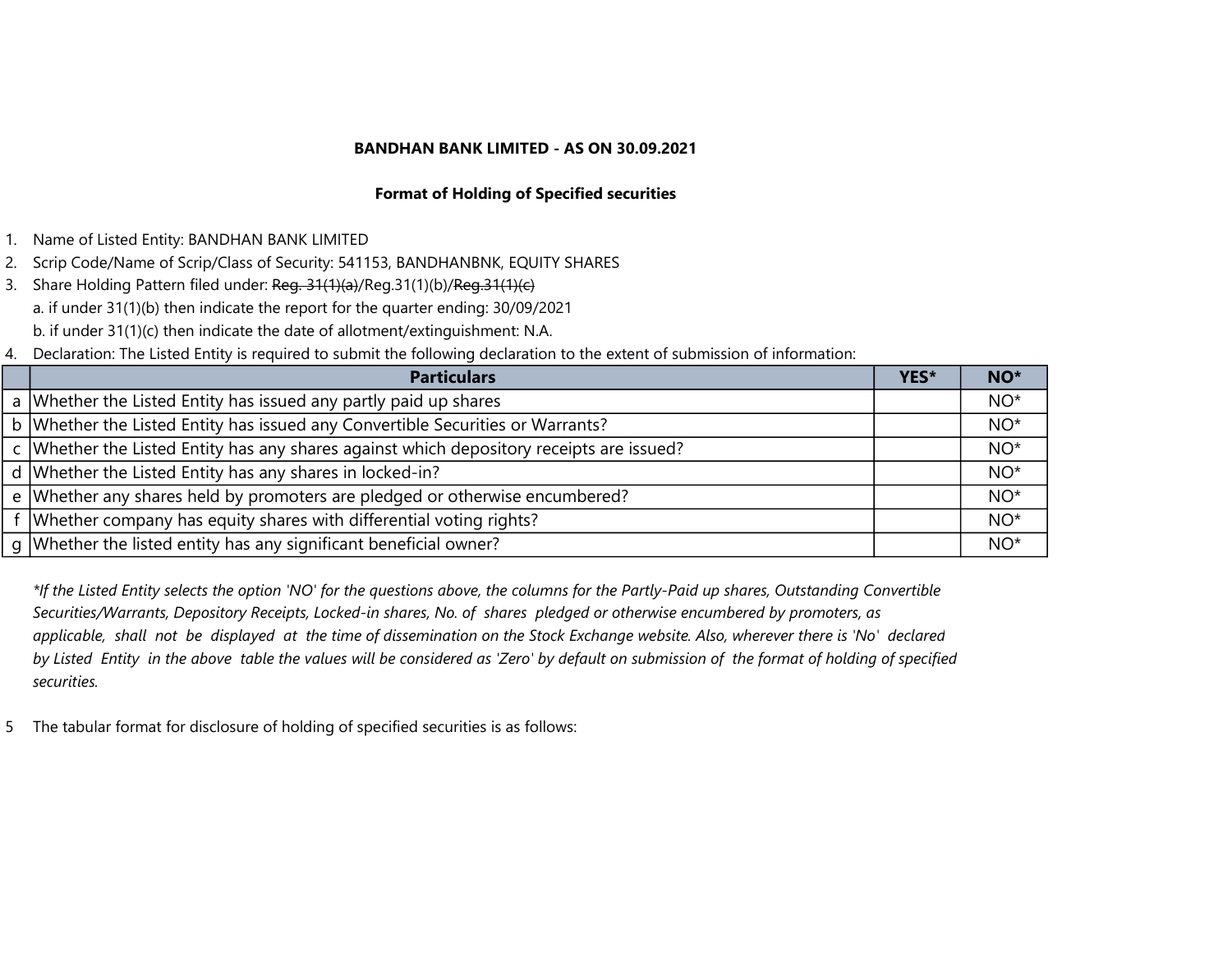#### Table I - Summary Statement holding of specified securities

| <b>Category</b> | <b>Category of Shareholder</b> | No of               | No of fully |                             | No of Partly   No of Shares |                               |             | Total No of Shareholding Number of Voting Rights held in each class of |                            |              | <b>No of Shares</b> | Shareholding as a %   Number of Locked   Number of Shares |                                             |  |                    |              | <b>Number of</b> |                |
|-----------------|--------------------------------|---------------------|-------------|-----------------------------|-----------------------------|-------------------------------|-------------|------------------------------------------------------------------------|----------------------------|--------------|---------------------|-----------------------------------------------------------|---------------------------------------------|--|--------------------|--------------|------------------|----------------|
|                 |                                | <b>Shareholders</b> | paid up     | paid-up                     | <b>Underlying</b>           | <b>Shares Held</b>            | as a % of   |                                                                        |                            | securities   |                     | <b>Underlying</b>                                         | assuming full                               |  | in Shares          |              | pledged or       | equity shares  |
|                 |                                |                     |             | equity shares equity shares | <b>Depository</b>           | $(VII) =$                     | total no of |                                                                        |                            |              |                     | Outstanding                                               | conversion of                               |  |                    |              | otherwise        | held in        |
|                 |                                |                     | held        | held                        | <b>Receipts</b>             | $(IV)+(V)+(V)$   shares (As a |             |                                                                        |                            |              |                     | converttible                                              | convertible Securities                      |  |                    | encumbered   |                  | dematerialized |
|                 |                                |                     |             |                             |                             |                               | $%$ of      |                                                                        | <b>No of Voting Rights</b> |              | Total as a %        | securities                                                | (as a percentage of No. As a % of total No. |  |                    |              | As a % of        | form           |
|                 |                                |                     |             |                             |                             |                               | $(A+B+C2)$  |                                                                        |                            |              | of $(A+B+C)$        | (Including                                                | diluted share capital)                      |  | <b>Shares held</b> |              | total Shares     |                |
|                 |                                |                     |             |                             |                             |                               |             | <b>Class X</b>                                                         | <b>Class Y</b>             | <b>Total</b> |                     | <b>Warrants</b> )                                         |                                             |  |                    |              | held             |                |
|                 |                                |                     |             |                             |                             |                               |             |                                                                        |                            |              |                     |                                                           |                                             |  |                    |              |                  |                |
|                 | (II)                           | (III)               | (IV)        | (V)                         | (VI)                        | (VII)                         | (VIII)      |                                                                        |                            | (IX)         |                     | (X)                                                       | (XI)                                        |  | (XII)              |              | (XIII)           | (XIV)          |
|                 |                                |                     |             |                             |                             |                               |             |                                                                        |                            |              |                     |                                                           |                                             |  |                    |              |                  |                |
| (A)             | Promoter & Promoter Group      |                     | 644115857   |                             |                             | 644115857                     | 39.99       | 644115857                                                              |                            | 644115857    | 39.99               |                                                           | 39.99                                       |  | 0.00               |              | 0.00             | 644115857      |
| (B)             | Public                         | 547346              | 966584770   |                             |                             | 966584770                     | 60.01       | 966584770                                                              |                            | 966584770    | 60.01               |                                                           | 60.01                                       |  |                    | $0.00$ NA NA |                  | 964703734      |
| (C)             | Non Promoter-Non Public        |                     |             |                             |                             |                               |             |                                                                        |                            |              |                     |                                                           |                                             |  |                    |              |                  |                |
| (C1)            | Shares underlying DRs          |                     |             |                             |                             |                               | <b>NA</b>   |                                                                        |                            |              | 0.00                |                                                           | DINA                                        |  |                    | $0.00$ NA NA |                  |                |
| (C2)            | Shares held by Employes Trusts |                     |             |                             |                             |                               | 0.00        |                                                                        |                            |              | 0.00                |                                                           | 0.00                                        |  |                    | $0.00$ NA NA |                  |                |
|                 |                                |                     |             |                             |                             |                               |             |                                                                        |                            |              |                     |                                                           |                                             |  |                    |              |                  |                |
|                 | Total:                         | 547352              | 1610700627  |                             |                             | 1610700627                    |             | 100.00 1610700627                                                      |                            | 0 1610700627 | 100.00              |                                                           | 100.00                                      |  | 0.00               |              | 0.00             | 1608819591     |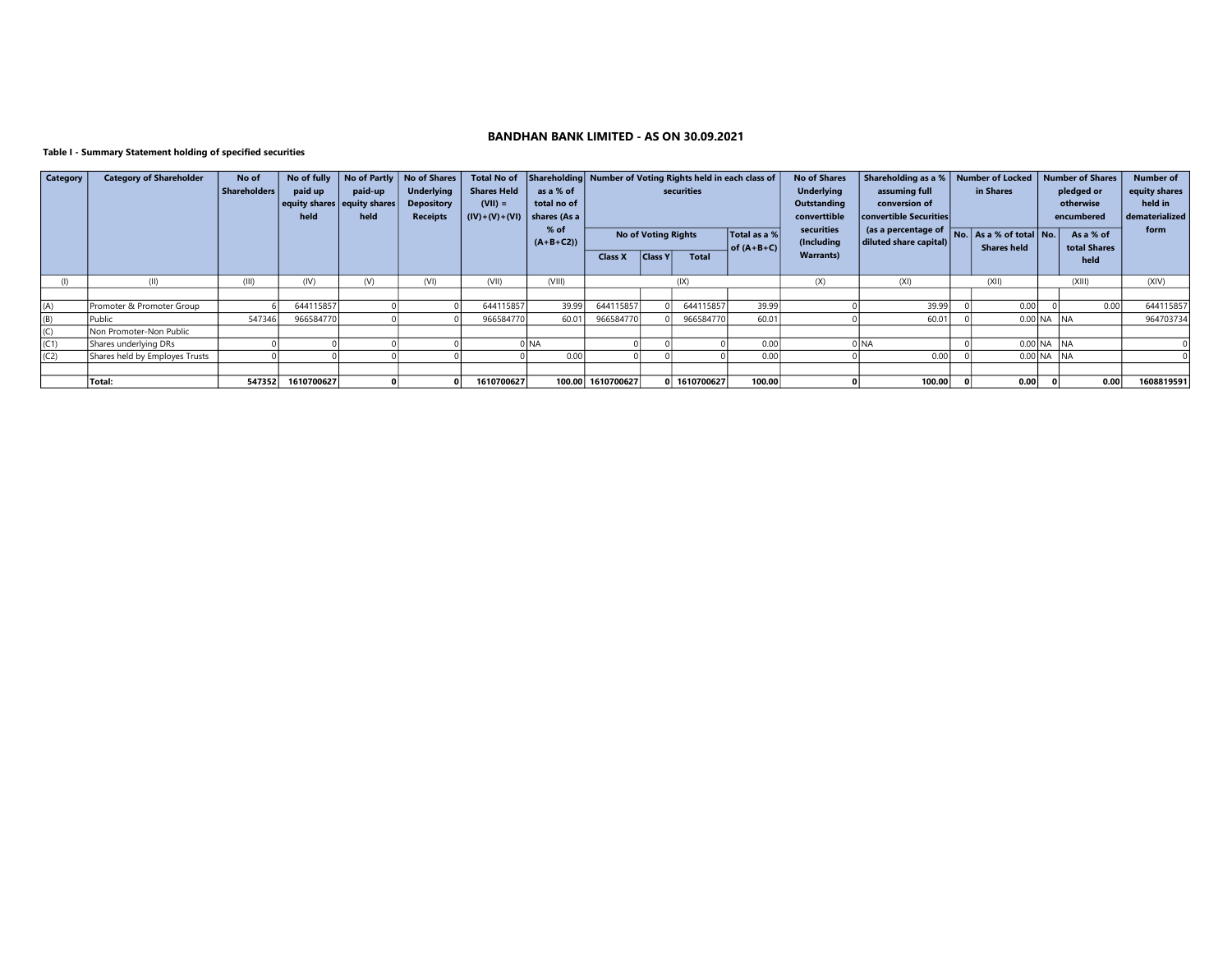#### Table II - Statement showing shareholding pattern of the Promoter and Promoter Group

| <b>Category</b> | <b>Category &amp; Name of the Shareholder</b>         | No of<br><b>Shareholders</b> | No of fully<br>paid up<br>equity<br>shares held | No of<br>Partly<br>paid-up<br>equity | <b>No of Shares</b><br><b>Underlying</b><br><b>Depository</b><br><b>Receipts</b> | <b>Total No of</b><br><b>Shares Held</b><br>$(IV+V+VI)$ | q as a % of<br>total no of<br>shares   |           |                            | securities   |                    | <b>Underlying</b><br><b>Outstanding</b><br>converttible | Shareholdin Number of Voting Rights held in each class of No of Shares Shareholding as a %<br>assuming full<br>conversion of<br>convertible Securities | <b>Number of</b><br><b>Locked in Shares</b> |                    | Number of Shares<br>pledged or<br>otherwise<br>encumbered |                                   | <b>Number of</b><br>equity shares<br>held in<br>dematerialized |
|-----------------|-------------------------------------------------------|------------------------------|-------------------------------------------------|--------------------------------------|----------------------------------------------------------------------------------|---------------------------------------------------------|----------------------------------------|-----------|----------------------------|--------------|--------------------|---------------------------------------------------------|--------------------------------------------------------------------------------------------------------------------------------------------------------|---------------------------------------------|--------------------|-----------------------------------------------------------|-----------------------------------|----------------------------------------------------------------|
|                 |                                                       |                              |                                                 | shares<br>held                       |                                                                                  |                                                         | (calculated<br>as per SCRR,            |           | <b>No of Voting Rights</b> |              | Total as a<br>% of | securities<br>(Including                                | (as a percentage of<br>diluted share capital)                                                                                                          | No.                                         | As a % of<br>total | l No.                                                     | As a % of<br>total Shares<br>held | form                                                           |
|                 |                                                       |                              |                                                 |                                      |                                                                                  |                                                         | 1957 (VIII)<br>As a % of<br>$(A+B+C2)$ | Class X   | <b>Class Y</b>             | <b>Total</b> | $(A+B+C)$          | <b>Warrants)</b>                                        | $(VII)+(X)$ As a % of<br>$(A+B+C2)$                                                                                                                    |                                             | Shares held        |                                                           |                                   |                                                                |
|                 | (1)                                                   | (III)                        | (IV)                                            | (V)                                  | (VI)                                                                             | (VII)                                                   | (VIII)                                 |           |                            | (IX)         |                    | (X)                                                     | (XI)                                                                                                                                                   |                                             | (XII)              |                                                           | (XIII)                            | (XIV)                                                          |
| (1)             | Indian                                                |                              |                                                 |                                      |                                                                                  |                                                         |                                        |           |                            |              |                    |                                                         |                                                                                                                                                        |                                             |                    |                                                           |                                   |                                                                |
| (a)             | Individuals/Hindu undivided Family                    |                              |                                                 | $\Omega$                             | $\Omega$                                                                         |                                                         | 0.00                                   |           |                            |              | 0.00               | $\Omega$                                                | 0.00                                                                                                                                                   |                                             | 0.00               | $\Omega$                                                  | 0.00                              |                                                                |
|                 | <b>ABHIJIT GHOSH*</b>                                 |                              |                                                 | $\Omega$                             | $\Omega$                                                                         |                                                         | 0.00                                   |           |                            |              | 0.00               | $\Omega$                                                | 0.00                                                                                                                                                   |                                             | 0.00               |                                                           | 0.00                              |                                                                |
|                 | PRAVAKAR GHOSH*                                       |                              |                                                 | $\Omega$                             | $\Omega$                                                                         |                                                         | 0.00                                   |           |                            |              | 0.00               | $\Omega$                                                | 0.00                                                                                                                                                   |                                             | 0.00               |                                                           | 0.00                              |                                                                |
|                 | SWAPAN KUMAR SAHA*                                    |                              |                                                 | $\Omega$                             | $\Omega$                                                                         |                                                         | 0.00                                   |           |                            |              | 0.00               | $\Omega$                                                | 0.00                                                                                                                                                   |                                             | 0.00               |                                                           | 0.00                              |                                                                |
|                 | PRITISH KUMAR SAHA*                                   |                              |                                                 | $\Omega$                             | $\Omega$                                                                         |                                                         | 0.00                                   |           |                            |              | 0.00               | $\Omega$                                                | 0.00                                                                                                                                                   |                                             | 0.00               |                                                           | 0.00                              |                                                                |
|                 | PARTHA PRATIM SAMANTA*                                |                              |                                                 | $\Omega$                             | $\Omega$                                                                         |                                                         | 0.00                                   |           |                            |              | 0.00               | nl                                                      | 0.00                                                                                                                                                   |                                             | 0.00               |                                                           | 0.00                              | $\overline{2}$                                                 |
| (b)             | Central Government/State Government(s)                |                              |                                                 | $\Omega$                             | $\Omega$                                                                         |                                                         | 0.00                                   |           |                            |              | 0.00               | n l                                                     | 0.00                                                                                                                                                   |                                             | 0.00               |                                                           | 0.00                              | $\mathbf{0}$                                                   |
| (c)             | Financial Institutions/Banks                          |                              |                                                 | $\Omega$                             | $\mathbf{0}$                                                                     |                                                         | 0.00                                   |           |                            | $\Omega$     | 0.00               | nl                                                      | 0.00                                                                                                                                                   |                                             | 0.00               |                                                           | 0.00                              | $\Omega$                                                       |
| (d)             | Any Other                                             |                              | 644115851                                       | $\Omega$                             | $\Omega$                                                                         | 644115851                                               | 39.99                                  | 644115851 |                            | 644115851    | 39.99              | $\Omega$                                                | 39.99                                                                                                                                                  |                                             | 0.00               |                                                           | 0.00                              | 644115851                                                      |
|                 | BANDHAN FINANCIAL HOLDINGS LIMITED                    |                              | 644115851                                       | $\Omega$                             | $\Omega$                                                                         | 644115851                                               | 39.99                                  | 644115851 |                            | 644115851    | 39.99              | $\Omega$                                                | 39.99                                                                                                                                                  |                                             | 0.00               |                                                           | 0.00                              | 644115851                                                      |
|                 | BANDHAN FINANCIAL SERVICES LIMITED                    |                              |                                                 |                                      |                                                                                  |                                                         | 0.00                                   |           |                            |              | 0.00               |                                                         | 0.00                                                                                                                                                   |                                             | 0.00               |                                                           | 0.00                              |                                                                |
|                 | (Promoter)                                            |                              |                                                 |                                      |                                                                                  |                                                         |                                        |           |                            |              |                    |                                                         |                                                                                                                                                        |                                             |                    |                                                           |                                   |                                                                |
|                 | FINANCIAL INCLUSION TRUST (FIT) (Promoter)            |                              |                                                 | $\sqrt{ }$                           | $\Omega$                                                                         |                                                         | 0.00                                   |           |                            |              | 0.00               |                                                         | 0.00                                                                                                                                                   |                                             | 0.00               |                                                           | 0.00                              |                                                                |
|                 | NORTH EAST FINANCIAL INCLUSION TRUST (NEFIT)          |                              |                                                 |                                      |                                                                                  |                                                         | 0.00                                   |           |                            |              | 0.00               |                                                         | 0.00                                                                                                                                                   |                                             | 0.00               |                                                           | 0.00                              |                                                                |
|                 | (Promoter)                                            |                              |                                                 |                                      |                                                                                  |                                                         |                                        |           |                            |              |                    |                                                         |                                                                                                                                                        |                                             |                    |                                                           |                                   |                                                                |
|                 | <b>BANDHAN KONNAGAR (Promoter Group)</b>              |                              |                                                 | $\Omega$                             | $\Omega$                                                                         |                                                         | 0.00                                   |           |                            |              | 0.00               |                                                         | 0.00                                                                                                                                                   |                                             | 0.00               |                                                           | 0.00                              |                                                                |
|                 | Sub-Total (A)(1)                                      |                              | 644115857                                       | ٥l                                   | $\Omega$                                                                         | 644115857                                               | 39.99                                  | 644115857 |                            | 644115857    | 39.99              | n l                                                     | 39.99                                                                                                                                                  |                                             | 0.00               | $\Omega$                                                  | 0.00                              | 644115857                                                      |
| (2)             | Foreian                                               |                              |                                                 |                                      |                                                                                  |                                                         |                                        |           |                            |              |                    |                                                         |                                                                                                                                                        |                                             |                    |                                                           |                                   |                                                                |
| (a)             | Individuals (Non-Resident Individuals/Foreign Individ |                              |                                                 | $\Omega$                             | $\Omega$                                                                         |                                                         | 0.00                                   | $\Omega$  |                            |              | 0.00               | $\Omega$                                                | 0.00                                                                                                                                                   |                                             | 0.00               |                                                           | 0.00                              | $\mathbf{0}$                                                   |
| (b)             | Government                                            |                              |                                                 | $\Omega$                             | $\Omega$                                                                         |                                                         | 0.00                                   |           |                            |              | 0.00               | $\Omega$                                                | 0.00                                                                                                                                                   |                                             | 0.00               |                                                           | 0.00                              | $\overline{0}$                                                 |
| (c)             | Institutions                                          |                              |                                                 | $\Omega$                             | $\Omega$                                                                         |                                                         | 0.00                                   |           |                            |              | 0.00               | $\Omega$                                                | 0.00                                                                                                                                                   |                                             | 0.00               |                                                           | 0.00                              | $\overline{0}$                                                 |
|                 |                                                       |                              |                                                 |                                      |                                                                                  |                                                         |                                        |           |                            |              |                    |                                                         |                                                                                                                                                        |                                             |                    |                                                           |                                   |                                                                |
| (d)             | Foreign Portfolio Investor                            |                              |                                                 |                                      | $\Omega$                                                                         |                                                         | 0.00                                   |           |                            |              | 0.00               |                                                         | 0.00                                                                                                                                                   |                                             | 0.00               |                                                           | 0.00                              | $\mathbf{0}$                                                   |
|                 |                                                       |                              |                                                 |                                      |                                                                                  |                                                         |                                        |           |                            |              |                    |                                                         |                                                                                                                                                        |                                             |                    |                                                           |                                   |                                                                |
| (e)             | Any Other                                             |                              |                                                 | $\cap$                               | $\Omega$                                                                         |                                                         | 0.00                                   |           |                            | $\cap$       | 0.00               | $\Omega$                                                | 0.00                                                                                                                                                   |                                             | 0.00               |                                                           | 0.00                              | $\Omega$                                                       |
|                 |                                                       |                              |                                                 |                                      |                                                                                  |                                                         |                                        |           |                            |              |                    |                                                         |                                                                                                                                                        |                                             |                    |                                                           |                                   |                                                                |
|                 | Sub-Total (A)(2)                                      | O                            |                                                 | $\Omega$                             | 0                                                                                |                                                         | 0.00                                   | $\Omega$  |                            |              | 0.00               | $\Omega$                                                | 0.00                                                                                                                                                   |                                             | 0.00               | $\Omega$                                                  | 0.00                              | $\Omega$                                                       |
|                 | <b>Total Shareholding of Promoter and Promoter Gr</b> |                              | 644115857                                       | $\Omega$                             | οl                                                                               | 644115857                                               | 39.99                                  | 644115857 | 0                          | 644115857    | 39.99              | $\Omega$                                                | 39.99                                                                                                                                                  | - 0                                         | 0.00               | $\Omega$                                                  | 0.00                              | 644115857                                                      |

1. \* 5 Individuals holding 6 equity shares as nominees of the Promoter, Bandhan Financial Holdings Limited and they are neither the promoters nor forming part of the promoter group. They are also holding some shares in per 2. NEFIT, FIT, Bandhan Financial Services Limited, the Promoters and Bandhan Konnagar, the Promoter Group, are not holding any equity shares in Bank. The above facts were disclosed as such in the offer document at the time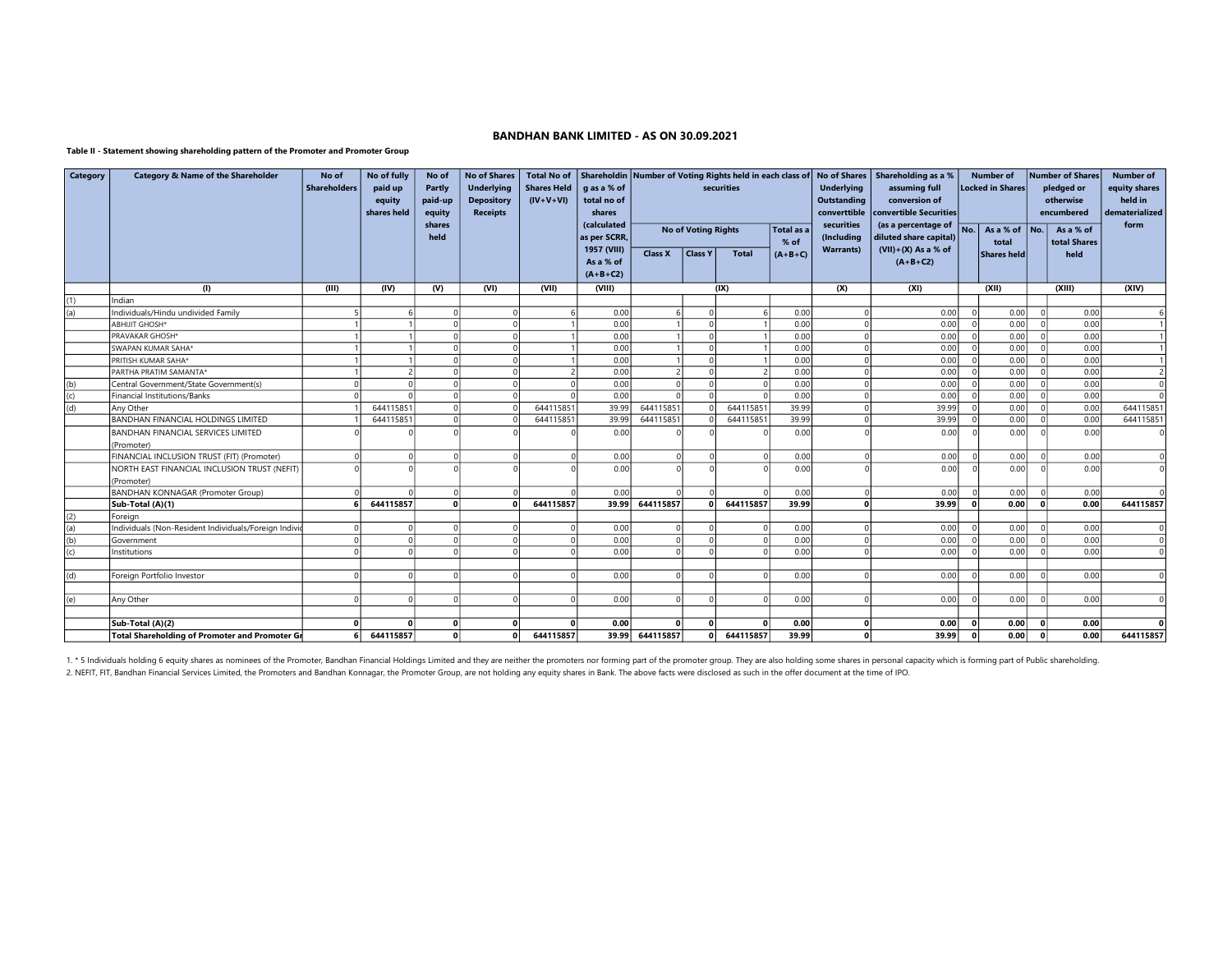#### Table III - Statement showing shareholding pattern of the Public shareholder

| Categ<br>ory | <b>Category &amp; Name of the Shareholder</b>                                        | No of<br><b>Shareholders</b> | No of fully<br>paid up<br>equity<br>shares held | No of<br><b>Partly paid-</b><br>up equity<br>shares held | <b>No of Shares</b><br><b>Underlying</b><br><b>Depository</b><br><b>Receipts</b> | <b>Total No of</b><br><b>Shares Held</b><br>$(IV+V+VI)$ | Shareholdi<br>ng as a %<br>of total no<br>of shares<br>$(A+B+C2)$ | Number of Voting Rights held in each class of<br>securities<br><b>No of Voting Rights</b><br>Total as a<br>% of |                |              | No of Shares   Shareholding as<br><b>Underlying</b><br>% assuming full<br><b>Outstanding</b><br>conversion of<br>converttible<br>convertible<br>securities<br>Securities (as a<br>(Including<br>percentage of |                          | No.                       | <b>Number of</b><br><b>Locked</b> in<br><b>Shares</b><br>As a % of<br>total | <b>Number of Shares</b><br>pledged or<br>otherwise<br>encumbered<br>No.<br>As a % of<br>total Shares |                        | <b>Number of</b><br>equity shares<br>held in<br>dematerialized<br>form |              |
|--------------|--------------------------------------------------------------------------------------|------------------------------|-------------------------------------------------|----------------------------------------------------------|----------------------------------------------------------------------------------|---------------------------------------------------------|-------------------------------------------------------------------|-----------------------------------------------------------------------------------------------------------------|----------------|--------------|---------------------------------------------------------------------------------------------------------------------------------------------------------------------------------------------------------------|--------------------------|---------------------------|-----------------------------------------------------------------------------|------------------------------------------------------------------------------------------------------|------------------------|------------------------------------------------------------------------|--------------|
|              |                                                                                      |                              |                                                 |                                                          |                                                                                  |                                                         |                                                                   | <b>Class X</b>                                                                                                  | <b>Class Y</b> | <b>Total</b> | $(A+B+C)$                                                                                                                                                                                                     | <b>Warrants)</b>         | diluted share<br>capital) |                                                                             | <b>Shares</b><br>held                                                                                |                        | held                                                                   |              |
|              | (1)                                                                                  | (III)                        | (IV)                                            | (V)                                                      | (VI)                                                                             | (VII)                                                   | (VIII)                                                            |                                                                                                                 |                | (IX)         |                                                                                                                                                                                                               | (X)                      | (XI)                      |                                                                             | (XII)                                                                                                |                        | (XIII)                                                                 | (XIV)        |
| (1)          | Institutions                                                                         |                              |                                                 |                                                          |                                                                                  |                                                         |                                                                   |                                                                                                                 |                |              |                                                                                                                                                                                                               |                          |                           |                                                                             |                                                                                                      |                        |                                                                        |              |
| (a)          | Mutual Funds                                                                         | 22                           | 39469349                                        | $\Omega$                                                 | $\Omega$                                                                         | 39469349                                                | 2.45                                                              | 39469349                                                                                                        |                | 39469349     | 2.45                                                                                                                                                                                                          | $\Omega$                 | 2.45                      | $\mathbf 0$                                                                 |                                                                                                      | $0.00$ NA              | <b>NA</b>                                                              | 39469349     |
| (b)          | Venture Capital Funds                                                                |                              |                                                 |                                                          | $\Omega$                                                                         |                                                         | 0.00                                                              |                                                                                                                 |                |              | 0.00                                                                                                                                                                                                          | $\Omega$                 | 0.00                      | 0                                                                           | $0.00$ NA                                                                                            |                        | <b>NA</b>                                                              |              |
| (c)          | Alternate Investment Funds                                                           | 11                           | 835549                                          | $\Omega$                                                 | $\circ$                                                                          | 835549                                                  | 0.05                                                              | 835549                                                                                                          |                | 835549       | 0.05                                                                                                                                                                                                          | $\circ$                  | 0.05                      | 0                                                                           |                                                                                                      | $0.00$ NA              | NA                                                                     | 835549       |
| (d)          | Foreign Venture Capital Investors                                                    | $\Omega$                     |                                                 | $\Omega$                                                 | $\Omega$                                                                         |                                                         | 0.00                                                              |                                                                                                                 |                |              | 0.00                                                                                                                                                                                                          | $\Omega$                 | 0.00                      | 0                                                                           |                                                                                                      | $0.00$ <sub>NA</sub>   | <b>NA</b>                                                              |              |
| (e)          | Foreign Portfolio Investors                                                          | 523                          | 541288194                                       | $\Omega$                                                 | $\Omega$                                                                         | 541288194                                               | 33.61                                                             | 541288194                                                                                                       |                | 541288194    | 33.61                                                                                                                                                                                                         | $\Omega$                 | 33.61                     | 0                                                                           | $0.00$ NA                                                                                            |                        | <b>NA</b>                                                              | 541288194    |
|              | CALADIUM INVESTMENT PTE. LTD                                                         |                              | 12544420                                        | $\Omega$                                                 | $\Omega$                                                                         | 125444201                                               | 7.79                                                              | 12544420                                                                                                        |                | 125444201    | 7.79                                                                                                                                                                                                          | $\Omega$                 | 7.79                      | 0                                                                           |                                                                                                      | $0.00$ NA              | <b>NA</b>                                                              | 125444201    |
|              | CAMAS INVESTMENTS PTE. LTD.                                                          |                              | 26994706                                        | $\Omega$                                                 | $\Omega$                                                                         | 26994706                                                | 1.68                                                              | 26994706                                                                                                        |                | 26994706     | 1.68                                                                                                                                                                                                          | $\Omega$                 | 1.68                      | 0                                                                           |                                                                                                      | $0.00$ NA              | <b>NA</b>                                                              | 26994706     |
|              | AMANSA HOLDINGS PRIVATE LIMITED                                                      |                              | 18800222                                        | $\Omega$                                                 | $\Omega$                                                                         | 18800222                                                | 1.17                                                              | 18800222                                                                                                        |                | 18800222     | 1.17                                                                                                                                                                                                          | $\Omega$                 | 1.17                      | 0                                                                           |                                                                                                      | $0.00$ NA              | <b>NA</b>                                                              | 18800222     |
|              | ST. JAMES'S PLACE SUSTAINABLE & RESPONSIBLE<br>EQUITY                                |                              | 18771942                                        | $\Omega$                                                 | $\Omega$                                                                         | 18771942                                                | 1.17                                                              | 18771942                                                                                                        |                | 18771942     | 1.17                                                                                                                                                                                                          | $\Omega$                 | 1.17                      | $\Omega$                                                                    |                                                                                                      | $0.00$ NA              | <b>NA</b>                                                              | 18771942     |
|              | STICHTING DEPOSITARY APG EMERGING MARKETS<br><b>EOUITY P</b>                         |                              | 21688420                                        | $\Omega$                                                 |                                                                                  | 21688420                                                | 1.35                                                              | 21688420                                                                                                        |                | 21688420     | 1.35                                                                                                                                                                                                          | $\Omega$                 | 1.35                      | $\Omega$                                                                    |                                                                                                      | $0.00$ NA              | <b>NA</b>                                                              | 21688420     |
| (f)          | Financial Institutions/Banks                                                         |                              | 38942                                           | $\Omega$                                                 | $\Omega$                                                                         | 38942                                                   | 0.00                                                              | 38942                                                                                                           |                | 38942        | 0.00                                                                                                                                                                                                          | $\Omega$                 | 0.00                      | $\mathbf 0$                                                                 |                                                                                                      | $0.00$ NA              | NA                                                                     | 23038        |
| (q)          | Insurance Companies                                                                  |                              | $\Omega$                                        | $\Omega$                                                 | $\Omega$                                                                         | $\Omega$                                                | 0.00                                                              | $\Omega$                                                                                                        |                | $\Omega$     | 0.00                                                                                                                                                                                                          | $\Omega$                 | 0.00                      | 0                                                                           |                                                                                                      | $0.00$ NA              | <b>NA</b>                                                              | 0            |
| (h)          | Provident Funds/Pension Funds                                                        |                              | $\Omega$                                        | $\Omega$                                                 | $\Omega$                                                                         | $\Omega$                                                | 0.00                                                              | $\Omega$                                                                                                        |                | $\Omega$     | 0.00                                                                                                                                                                                                          | $\Omega$                 | 0.00                      | 0                                                                           |                                                                                                      | $0.00$ NA              | <b>NA</b>                                                              | <sup>o</sup> |
| (i)          | Any Other                                                                            |                              |                                                 | $\Omega$                                                 | $\circ$                                                                          | $\Omega$                                                | 0.00                                                              | $\Omega$                                                                                                        |                | $\Omega$     | 0.00                                                                                                                                                                                                          | $\Omega$                 | 0.00                      | 0                                                                           |                                                                                                      | $0.00$ NA              | NA                                                                     | 0            |
|              | Sub Total (B)(1)                                                                     | 563                          | 581632034                                       | $\Omega$                                                 | $\Omega$                                                                         | 581632034                                               | 36.11                                                             | 581632034                                                                                                       | $\Omega$       | 581632034    | 36.11                                                                                                                                                                                                         | $\Omega$                 | 36.11                     | 0                                                                           |                                                                                                      | $0.00$ NA              | <b>NA</b>                                                              | 581616130    |
| (2)          | Central Government/State Government(s)/President of<br>India                         |                              |                                                 |                                                          |                                                                                  |                                                         | 0.00                                                              |                                                                                                                 |                |              | 0.00                                                                                                                                                                                                          |                          | 0.00                      | $\mathbf{0}$                                                                |                                                                                                      | $0.00$ NA              | <b>NA</b>                                                              |              |
|              | Sub Total (B)(2)                                                                     | $\mathbf{0}$                 | 0                                               | $\mathbf{0}$                                             | $\mathbf{0}$                                                                     | $\mathbf{0}$                                            | 0.00                                                              | $\mathbf{0}$                                                                                                    | $\mathbf{0}$   | 0            | 0.00                                                                                                                                                                                                          | $\mathbf{0}$             | 0.00                      | 0                                                                           |                                                                                                      | $0.00$ NA              | NA                                                                     | 0            |
| (3)          | Non-Institutions                                                                     |                              |                                                 |                                                          |                                                                                  |                                                         |                                                                   |                                                                                                                 |                |              |                                                                                                                                                                                                               |                          |                           |                                                                             |                                                                                                      |                        |                                                                        |              |
| (a)          | i.Individual shareholders holding nominal share capital<br>up to Rs.2 lakhs          | 530190                       | 93733656                                        |                                                          | $\Omega$                                                                         | 93733656                                                | 5.82                                                              | 93733656                                                                                                        |                | 93733656     | 5.82                                                                                                                                                                                                          | $\Omega$                 | 5.82                      |                                                                             |                                                                                                      | $0.00$ NA              | <b>NA</b>                                                              | 91898229     |
|              | ii.Individual shareholders holding nominal share capital<br>in excess of Rs. 2 Lakhs | 361                          | 31624294                                        | $\Omega$                                                 | $\Omega$                                                                         | 31624294                                                | 1.96                                                              | 31624294                                                                                                        |                | 31624294     | 1.96                                                                                                                                                                                                          | $\Omega$                 | 1.96                      | $\Omega$                                                                    |                                                                                                      | $0.00$ NA              | NA                                                                     | 31618614     |
|              |                                                                                      |                              |                                                 |                                                          |                                                                                  |                                                         |                                                                   |                                                                                                                 |                |              |                                                                                                                                                                                                               |                          |                           |                                                                             |                                                                                                      |                        |                                                                        |              |
| (b)          | NBFCs Registered with RBI                                                            | 6                            | 1898362                                         | $\Omega$                                                 | $\Omega$                                                                         | 1898362                                                 | 0.12                                                              | 1898362                                                                                                         |                | 1898362      | 0.12                                                                                                                                                                                                          | $\Omega$                 | 0.12                      | $\mathbf 0$                                                                 |                                                                                                      | $0.00$ NA              | <b>NA</b>                                                              | 1898362      |
| (c)          | <b>Employee Trusts</b>                                                               |                              |                                                 | $\Omega$                                                 | $\Omega$                                                                         |                                                         | 0.00                                                              |                                                                                                                 |                |              | 0.00                                                                                                                                                                                                          | $\Omega$                 | 0.00                      | 0                                                                           |                                                                                                      | $0.00$ NA              | <b>NA</b>                                                              | 0            |
| (d)          | Overseas Depositories (Holding DRs)(Balancing figure)                                |                              |                                                 | $\Omega$                                                 | $\Omega$                                                                         | $\Omega$                                                | 0.00                                                              | $\Omega$                                                                                                        |                | $\Omega$     | 0.00                                                                                                                                                                                                          | $\cap$                   | 0.00                      | 0                                                                           |                                                                                                      | $0.00$ NA              | <b>NA</b>                                                              | 0            |
| (e)          | Any Other                                                                            |                              |                                                 |                                                          |                                                                                  |                                                         |                                                                   |                                                                                                                 |                |              |                                                                                                                                                                                                               |                          |                           |                                                                             |                                                                                                      |                        |                                                                        |              |
|              | <b>TRUSTS</b>                                                                        | 12                           | 10324844                                        | $\Omega$<br>$\Omega$                                     | $\Omega$                                                                         | 10324844                                                | 0.64                                                              | 10324844                                                                                                        | $\Omega$       | 10324844     | 0.64                                                                                                                                                                                                          | $\Omega$<br>$\Omega$     | 0.64                      | $\Omega$                                                                    | $0.00$ NA                                                                                            |                        | <b>NA</b>                                                              | 10324844     |
|              | NON RESIDENT INDIANS                                                                 | 4017                         | 4583178                                         | $\Omega$                                                 | $\circ$<br>$\circ$                                                               | 4583178                                                 | 0.28                                                              | 4583178<br>1099564                                                                                              |                | 4583178      | 0.28<br>0.07                                                                                                                                                                                                  | $\Omega$                 | 0.28                      | 0                                                                           |                                                                                                      | $0.00$ NA<br>$0.00$ NA | <b>NA</b>                                                              | 4583178      |
|              | CLEARING MEMBERS                                                                     | 154<br>13                    | 1099564                                         | $\Omega$                                                 | $\Omega$                                                                         | 1099564                                                 | 0.07                                                              |                                                                                                                 |                | 1099564      | 4.03                                                                                                                                                                                                          | $\Omega$                 | 0.07                      | 0 <br> 0                                                                    |                                                                                                      |                        | NA<br><b>NA</b>                                                        | 1099564      |
|              | Qualified Institutional Buyer                                                        |                              | 64911878                                        | $\Omega$                                                 | $\Omega$                                                                         | 64911878                                                | 4.03                                                              | 64911878                                                                                                        |                | 64911878     |                                                                                                                                                                                                               | $\Omega$                 | 4.03                      |                                                                             |                                                                                                      | $0.00$ NA              |                                                                        | 64911878     |
|              | LICI ULIP-GROWTH FUND                                                                |                              | 59455863                                        |                                                          |                                                                                  | 59455863                                                | 3.69                                                              | 59455863                                                                                                        |                | 59455863     | 3.69                                                                                                                                                                                                          |                          | 3.69                      | 0                                                                           |                                                                                                      | $0.00$ NA              | NA                                                                     | 59455863     |
|              | NON RESIDENT INDIAN NON REPATRIABLE                                                  | 1762                         | 4485808                                         | $\Omega$                                                 |                                                                                  | 4485808                                                 | 0.28                                                              | 4485808                                                                                                         |                | 4485808      | 0.28                                                                                                                                                                                                          |                          | 0.28                      | $\Omega$                                                                    | $0.00$ NA                                                                                            |                        | <b>NA</b>                                                              | 4485808      |
|              | <b>BODIES CORPORATES</b>                                                             | 1102                         | 168722554                                       | $\Omega$                                                 | $\Omega$                                                                         | 168722554                                               | 10.48                                                             | 168722554                                                                                                       |                | 168722554    | 10.48                                                                                                                                                                                                         | $\Omega$                 | 10.48                     | 0                                                                           |                                                                                                      | $0.00$ NA              | <b>NA</b>                                                              | 168698869    |
|              | HOUSING DEVELOPMENT FINANCE CORPORATION<br>LIMITED                                   |                              | 159363149                                       | $\Omega$                                                 |                                                                                  | 159363149                                               | 9.89                                                              | 159363149                                                                                                       |                | 159363149    | 9.89                                                                                                                                                                                                          | $\Omega$                 | 9.89                      | 0                                                                           |                                                                                                      | $0.00$ NA              | <b>NA</b>                                                              | 159363149    |
|              | EPF                                                                                  |                              | 77482                                           | $\Omega$                                                 | $\circ$                                                                          | 774821                                                  | 0.05                                                              | 774821                                                                                                          |                | 77482        | 0.05                                                                                                                                                                                                          | $\Omega$                 | 0.05                      | $\mathbf 0$                                                                 |                                                                                                      | $0.00$ NA              | <b>NA</b>                                                              | 774821       |
|              | HUF                                                                                  | 9162                         | 2793020                                         | $\Omega$                                                 | $\overline{0}$                                                                   | 2793020                                                 | 0.17                                                              | 2793020                                                                                                         | $\Omega$       | 2793020      | 0.17                                                                                                                                                                                                          | $\Omega$                 | 0.17                      | 0                                                                           |                                                                                                      | $0.00$ NA              | NA                                                                     | 2792680      |
|              | FOREIGN NATIONALS                                                                    |                              | 757                                             | $\Omega$                                                 | $\Omega$                                                                         | 757                                                     | 0.00                                                              | 757                                                                                                             |                | 757          | 0.00                                                                                                                                                                                                          | $\Omega$                 | 0.00                      | $\Omega$                                                                    |                                                                                                      | $0.00$ NA              | <b>NA</b>                                                              | 757          |
|              | Sub Total (B)(3)                                                                     | 546783                       | 384952736                                       | $\mathbf{0}$<br>$\Omega$                                 | $\mathbf{0}$                                                                     | 384952736                                               | 23.90                                                             | 384952736                                                                                                       |                | 384952736    | 23.90                                                                                                                                                                                                         | $\mathbf{0}$<br>$\Omega$ | 23.90                     | 0                                                                           | 0.00                                                                                                 |                        |                                                                        | 383087604    |
|              | Total Public Shareholding (B) = $(B)(1)+(B)(2)+(B)(3)$                               | 547346                       | 966584770                                       |                                                          | $\mathbf{0}$                                                                     | 966584770                                               | 60.01                                                             | 966584770                                                                                                       | $\Omega$       | 966584770    | 60.01                                                                                                                                                                                                         |                          | 60.01                     | 0                                                                           | 0.00                                                                                                 |                        |                                                                        | 964703734    |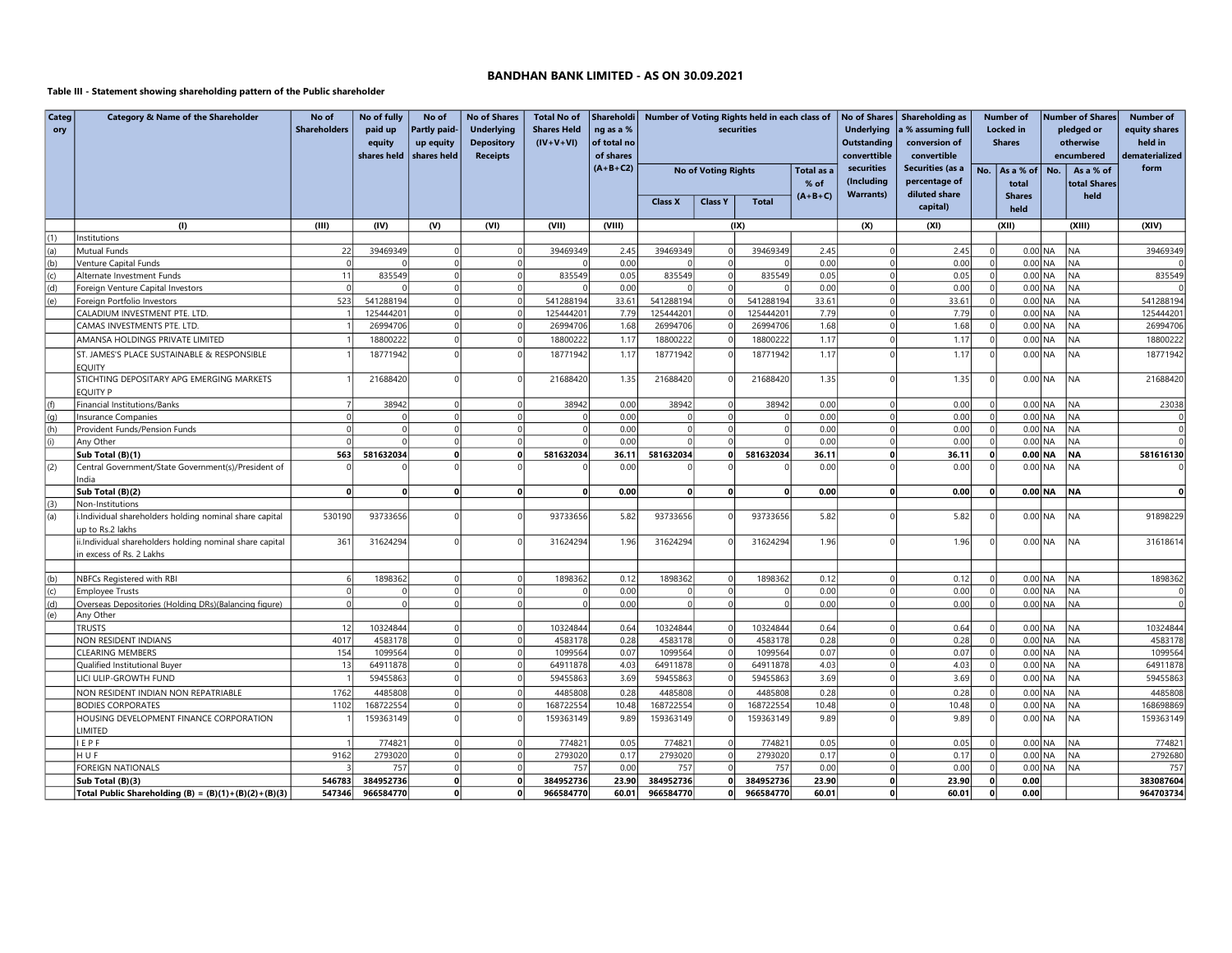Table IV - Statement showing shareholding pattern of the Non Promoter - Non Public Shareholder

| <b>Category</b> | <b>Category &amp; Name of the Shareholder</b> | No of<br>Shareholders | paid up | paid-up                               |                   | Underlying   Shares Held | No of fully   No of Partly   No of Shares   Total No of   Shareholding  <br>as a % of | each class of securities   |      | <b>Number of Voting Rights held in</b> | <b>No of Shares</b><br><b>Underlying</b> | Shareholding as a<br>% assuming full             |  | <b>Number of Locked</b><br>in Shares                          | <b>Number of Shares</b><br>pledged or | <b>Number of equity</b><br>shares held in |
|-----------------|-----------------------------------------------|-----------------------|---------|---------------------------------------|-------------------|--------------------------|---------------------------------------------------------------------------------------|----------------------------|------|----------------------------------------|------------------------------------------|--------------------------------------------------|--|---------------------------------------------------------------|---------------------------------------|-------------------------------------------|
|                 |                                               |                       | equity  | equity                                | <b>Depository</b> | $\vert$ (IV+V+VI)        | total no of                                                                           |                            |      |                                        | Outstanding                              | conversion of                                    |  |                                                               | otherwise                             | dematerialized                            |
|                 |                                               |                       |         | $\mid$ shares held $\mid$ shares held | <b>Receipts</b>   |                          | shares<br>$(A+B+C2)$                                                                  | <b>No of Voting Rights</b> |      | $\vert$ Total as a $\vert$<br>$%$ of   | converttible<br>securities<br>(Including | convertible<br>Securities (as a<br>percentage of |  | No. As a % of total No. As a % of total<br><b>Shares held</b> | <b>Shares held</b>                    | form                                      |
|                 |                                               |                       |         |                                       |                   |                          |                                                                                       |                            |      | Class X Class Y Total $(A+B+C)$        | <b>Warrants)</b>                         | diluted share                                    |  |                                                               |                                       |                                           |
|                 | (1)                                           | (III)                 | (IV)    | $\mathbf{w}$                          | (VI)              | (VII)                    | (VIII)                                                                                |                            | (IX) |                                        | (X)                                      | capital)<br>(XI)                                 |  | (XII)                                                         | (XIII)                                | (XIV)                                     |
| (1)             | Custodian/DR Holder                           |                       |         |                                       |                   |                          | 0.00                                                                                  |                            |      | 0.00                                   |                                          | 0.00                                             |  | 0.00 NA NA                                                    |                                       |                                           |
| (2)             | Employee Benefit Trust (under SEBI(Share      |                       |         |                                       |                   |                          | 0.00                                                                                  |                            |      | 0.00                                   |                                          | 0.00                                             |  | 0.00 NA INA                                                   |                                       |                                           |
|                 | based Employee Benefit) Regulations 2014)     |                       |         |                                       |                   |                          |                                                                                       |                            |      |                                        |                                          |                                                  |  |                                                               |                                       |                                           |
|                 |                                               |                       |         |                                       |                   |                          |                                                                                       |                            |      |                                        |                                          |                                                  |  |                                                               |                                       |                                           |
|                 | <b>Total Non-Promoter-Non Public</b>          |                       |         |                                       |                   |                          | 0.00                                                                                  | $\mathbf{0}$               |      | 0.00                                   |                                          | 0.00                                             |  | 0.00                                                          |                                       |                                           |
|                 | Shareholding $(C) = (C)(1)+(C)(2)$            |                       |         |                                       |                   |                          |                                                                                       |                            |      |                                        |                                          |                                                  |  |                                                               |                                       |                                           |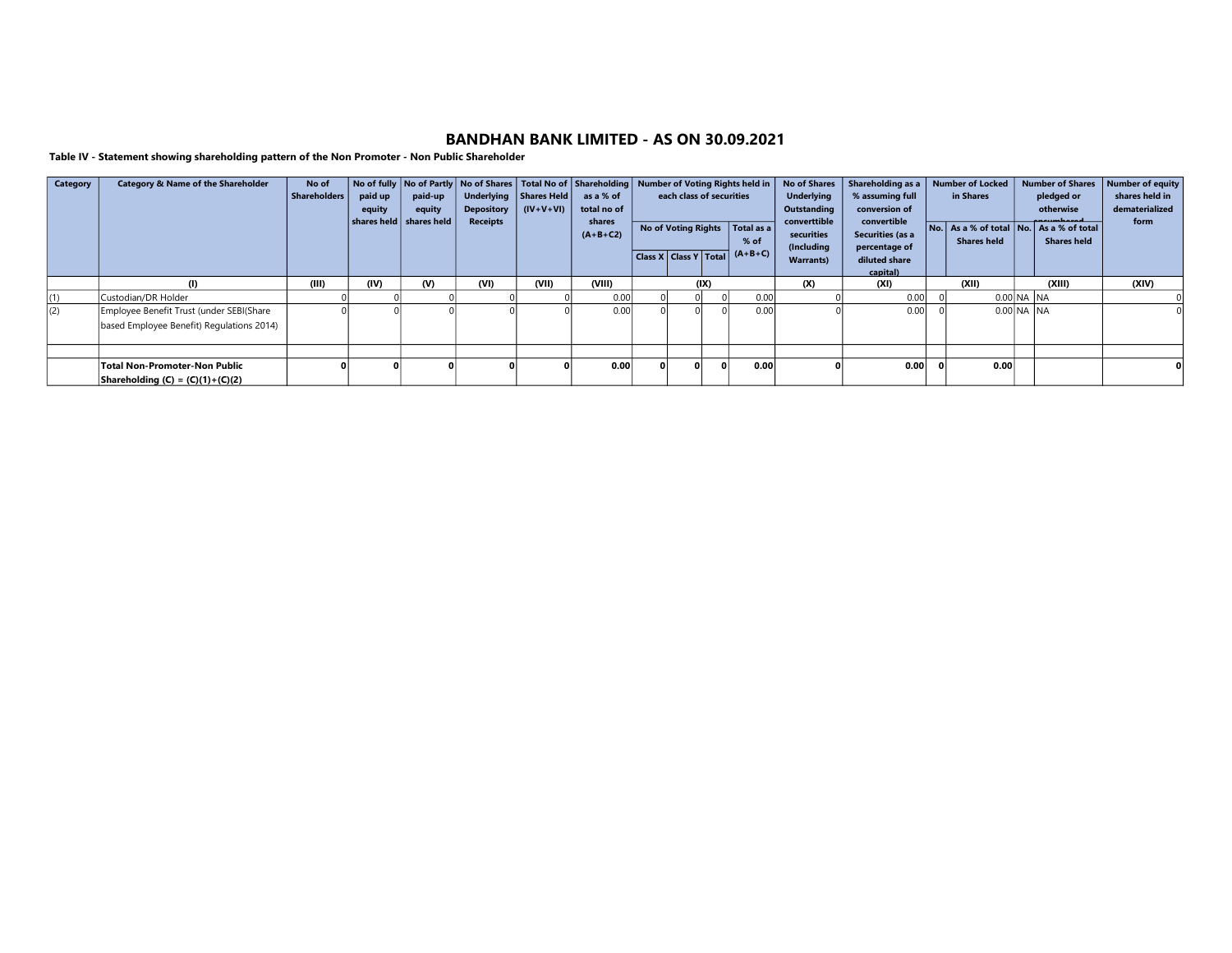| Details of the shareholders acting as persons in Concert including their Shareholding: |                     |              |          |  |  |  |  |  |  |
|----------------------------------------------------------------------------------------|---------------------|--------------|----------|--|--|--|--|--|--|
| Name of Shareholder                                                                    | <b>IName of PAC</b> | No of shares | Holding% |  |  |  |  |  |  |
|                                                                                        |                     |              |          |  |  |  |  |  |  |
| <b>Total:</b>                                                                          |                     |              |          |  |  |  |  |  |  |